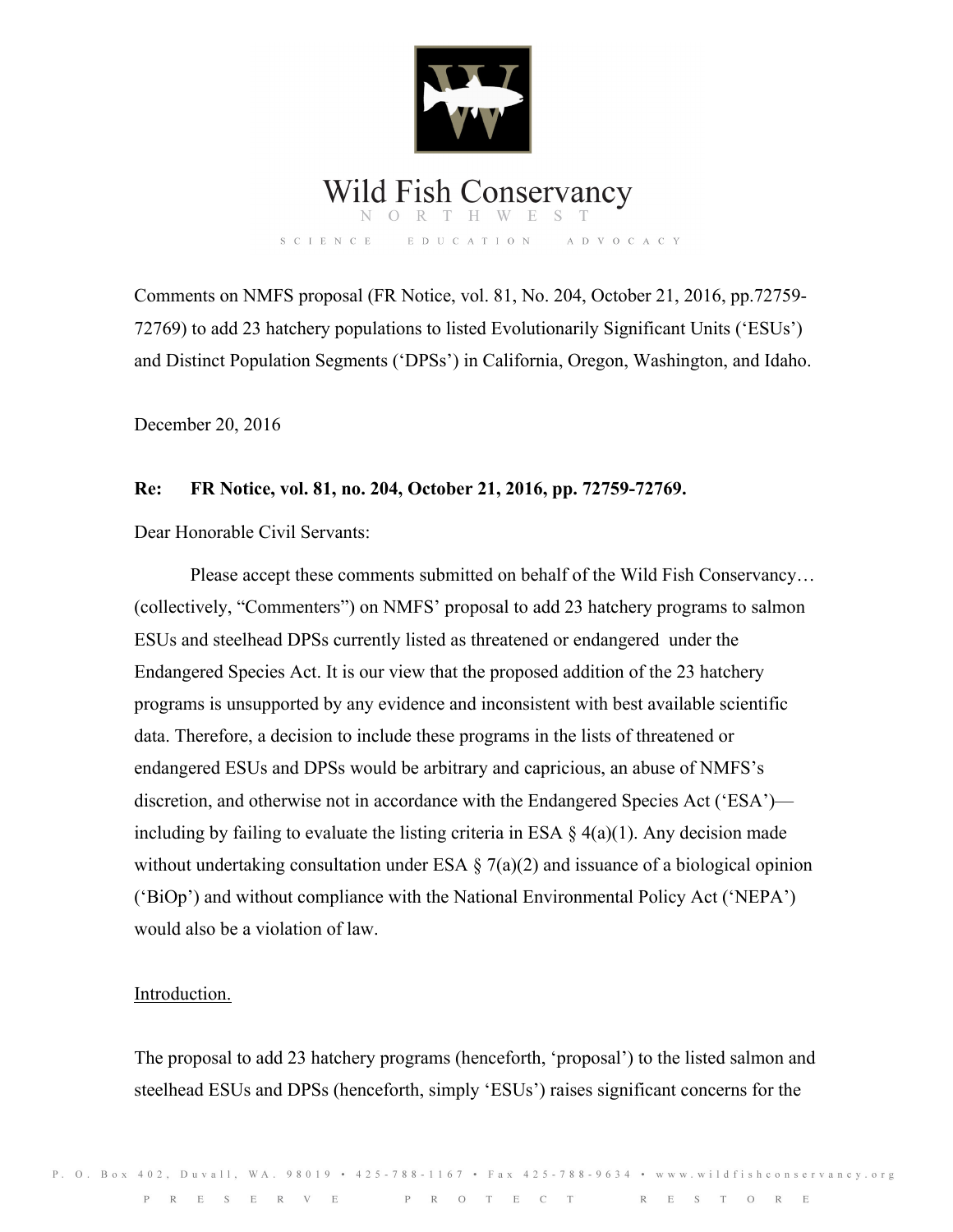viability of the affected ESUs. Many, perhaps all, of the 23 hatchery programs at issue present considerable threats to the persistence and potential for recovery of the affected ESUs. NMFS' 2005 Hatchery Listing Policy ('Listing Policy') is ill-suited to address these potential threats. The eleven year-old Listing Policy is out of date and inconsistent with the best available scientific data and knowledge. The proposal is, therefore, scientifically controversial.

The Commenters request that NMFS withdraw the current proposal and prepare an Environmental Impact Statement ('EIS') pursuant to NEPA that addresses the scientific controversy in detail and provides alternatives in addition to the current proposal. Further, the circumstances that motivate NMFS to add the 23 hatchery populations to listed ESUs provide the occasion for NMFS to initiate a comprehensive review of the scientific basis of the Listing Policy. Substantial advances in the understanding of the adverse impacts hatchery salmon may have on wild, at risk salmon populations have occurred in the 11 years since the Listing Policy was adopted.

Before discussing specific scientific concerns with the proposal and the Listing Policy, we first note some general inadequacies in the Federal Register (FR) Notice and supporting documentation that independently warrant the withdrawal of the proposal.

#### Lack of access to key data upon which the proposal relies.

NMFS has failed to make available to the public key information and data relied upon by the agency in reaching its proposed decision. This prevents meaningful participation in the decision making process and violates the rulemaking requirements of the Administrative Procedure Act.

The FR Notice references a NMFS internal memorandum (Jones 2015) as summarizing "the results of our most recent hatchery program review" (FR Notice p. 72760). That document cites only two documents that provide genetic data that may be relevant to the proposal: NMFS 2003 Salmon Steelhead Hatchery Assessment Group (SSHAG)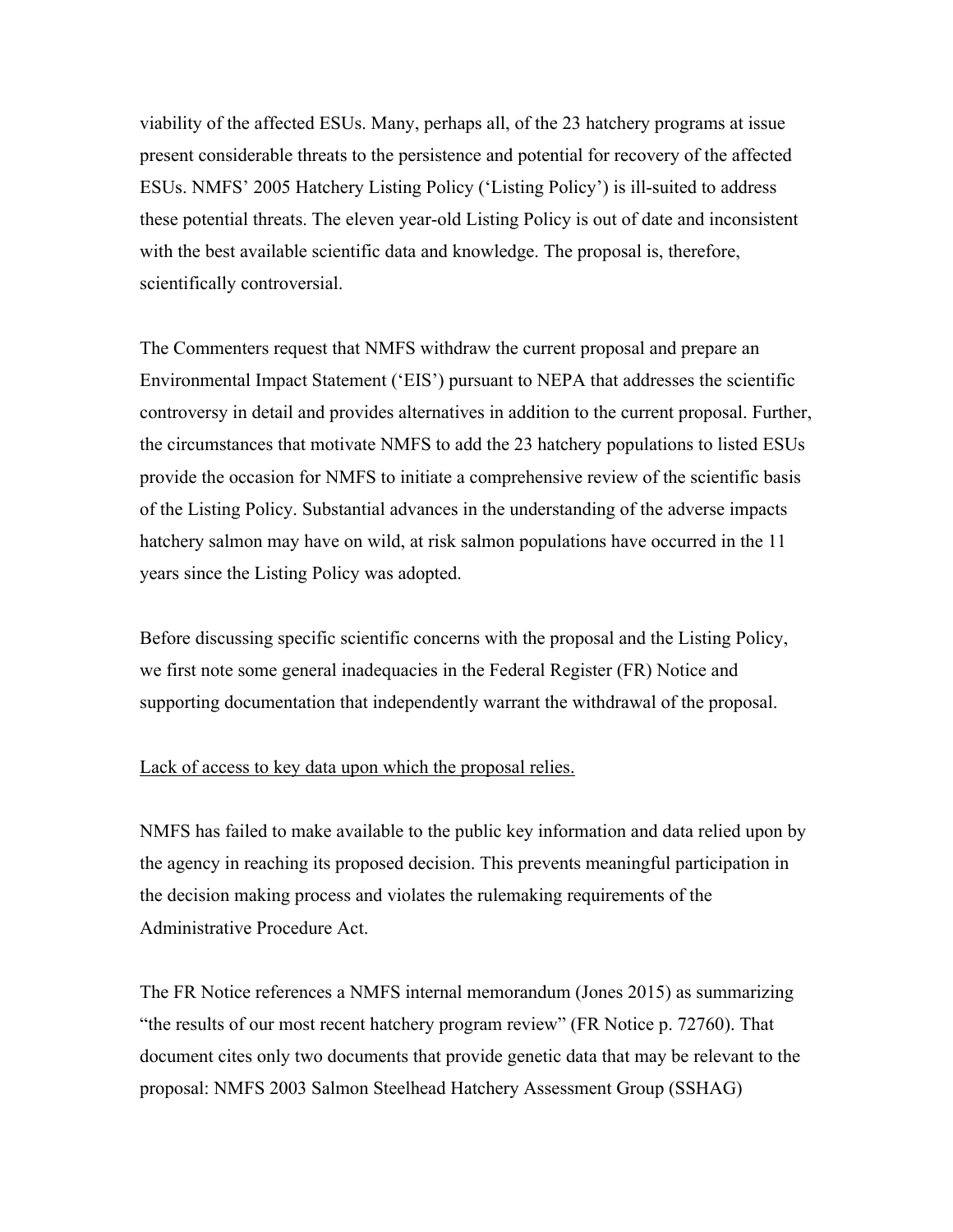assessment of hatchery broodstocks within the ESUs at issue in the proposal, and NMFS 2004 Salmonid Hatchery Inventory and Effects Evaluation Report (SHIEER) assessing the effect of hatchery programs on the status of the same ESUs. Only the SHIEER report was obtainable via internet search. Internet queries failed to find the SSHAG report. In any case, both documents are out-dated with respect to the likely harmful effects of hatchery programs on the status and recovery prospect of the ESUs at issue in the proposal, and with respect to the determination of the genetic relationships of the specific hatchery programs/populations that are the subject of the proposal to the wild populations within those same ESUs. Jones 2015 also references a previous NMFS internal memorandum, Jones 2011, that was also not readily available by internet search, including NMFS website. A copy of the memorandum was obtained after requesting it from NMFS' Protected Resources Division office in Portland, OR.

Similar to Jones 2015, Jones 2011 does not provide any specific data, genetic or otherwise, that permits an evaluation of the claims in the FR Notice that the 23 hatchery populations "exhibit a level of genetic divergence relative to the local natural population(s) that is not more than what occurs within the ESU/DPS". Further, as with the SSHAG and SHIEER reports, the results summarized in Jones 2011 are not current. Finally, the agency is undoubtedly aware that the federal district court in Oregon rejected the Jones 2011 memo as evidence that the hatchery fish in the Sandy River were no more than moderately divergent from the local natural population. The Court held that NMFS's decision to include a 10% pHOS (percent of hatchery-origin spawners on the spawning grounds with wild fish) in its biological opinion was arbitrary and capricious—despite the bare assertions of genetic similarity in the Jones 2011 memo—because the biological opinion did not define what "moderately divergent" means or analyze the extent to which the hatchery fish diverged from the local population. *Native Fish Soc'y v. NMFS*, 992 F. Supp. 2d 1095, 1113 (D. Or. 2014).

NMFS's failure to provide the data and evidence purporting to support its proposed decision prevents the public from meaningfully commenting on and participating in the process, which violates NMFS's disclosure obligations in notice and commenting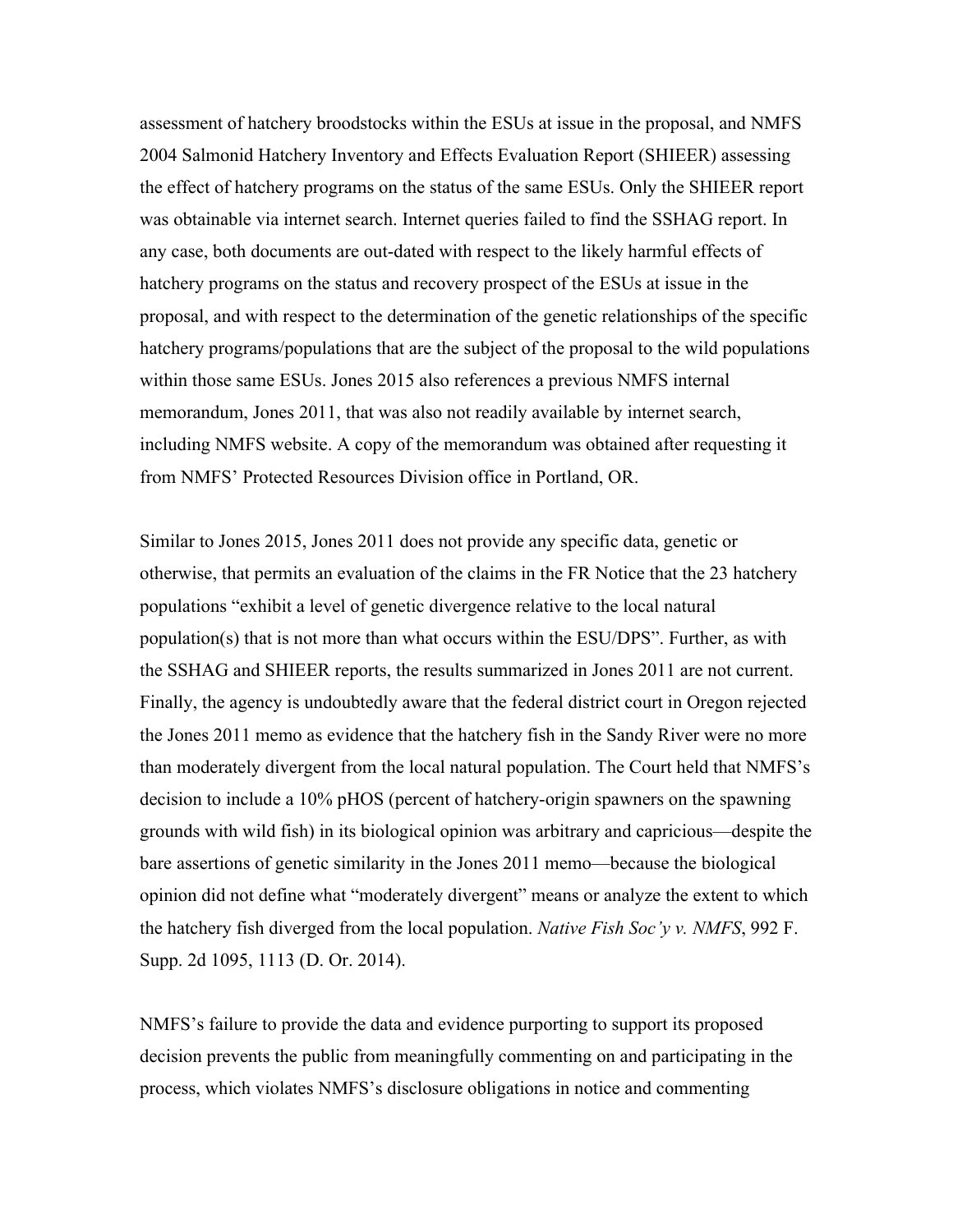rulemaking. *See, e.g., Am. Radio Relay League, Inc. v. Fed. Commc'ns Comm'n*, 524 F.3d 227, (D.C. Cir. 2008) (The Administrative Procedure Act, 5 U.S.C. § 553, requires agencies make critical information, including "technical studies and data" employed by the agency in reaching its decisions, available at the time rules are proposed).

#### Failure to employ current terminology for characterizing hatchery programs.

In 2000 Congress established the Pacific Northwest Hatchery Reform Project to review the role of hatcheries in the Pacific Northwest and recommend "comprehensive reform" of individual hatchery programs and practices

(http://www.hatcheryreform.us/hrp/welcome\_show.action). A particular task of the Review was to evaluate the potential kinds of harmful impacts that hatchery programs and practices could have on wild salmon and steelhead populations and to recommend reforms aimed at minimizing or eliminating such adverse impacts. A group of independent and former agency scientists known as the Hatchery Scientific Review Group (HSRG) was empanelled to develop evaluation procedures and conduct a number of reviews of regional hatchery programs, starting with the Puget Sound region in 2004 (HSRG 2004, 2005). In addition to Puget Sound, major reviews of relevance to the proposal include the Columbia River Basins (HSRG 2009) and California (California HSRG 2012). In addition several reports to Congress summarized key findings, concerns, and recommendations (e.g., HSRG 2015).

In its first major report (Puget Sound review, HSRG 2004), the HSRG defined two terms for broadly characterizing the purpose of hatchery programs and their potential impact on local wild populations with which they may interact ecologically and genetically: 'segregated' and 'integrated':

Hatchery programs for Pacific salmon and steelhead can be classified as either "integrated" or "segregated" based on the genetic management goals and protocols for propagating a hatchery broodstock. Hatchery programs are classified as genetically *integrated* if a principal goal is to minimize potential genetic divergence between the hatchery broodstock and a naturally-spawning population such that natural-origin fish are systematically included in the broodstock each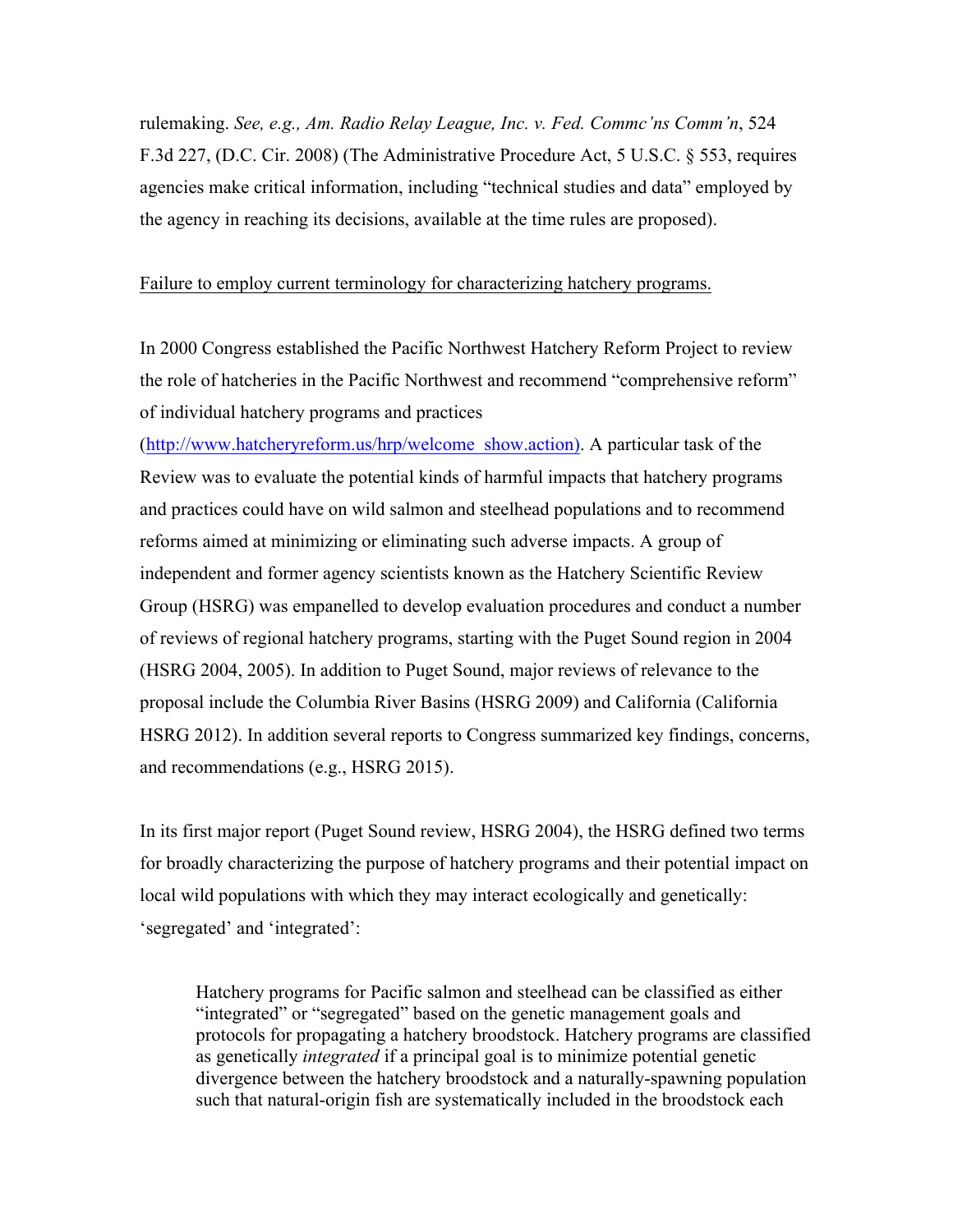year or generation. Hatchery programs are classified as genetically *segregated* if the broodstock is propagated as a reproductively distinct population primarily, if not exclusively, from adult returns back to the hatchery. In segregated programs, little or no gene flow should occur from a naturally spawning population to the hatchery broodstock. (HSRG 2004, page 16).

These two basic terms have commonly been adopted in both the peer reviewed literature, in salmon/steelhead recovery planning documents, and in NMFS Biological Opinions (see Gayeski 2016 for a specific description). A particular concern of the HSRG and fisheries scientists in general is the impact on the fitness (survival, reproductive success) of wild populations from interbreeding and competition for spawning and rearing habitat with stray hatchery fish from segregated and integrated hatchery programs. The HSRG has recommended guidelines for determining the maximum proportion of hatchery-origin fish from each type of program that can occur on the spawning grounds of wild fish without causing unacceptable fitness impacts on the receiving wild population. For segregated programs, the principal metric is pHOS (percent of hatchery-origin spawners on the spawning grounds with wild fish). For integrated programs, the principal metric is PNI (percent natural influence) which is a function of pHOS and pNOB, the proportion of natural-origin (non-first generation hatchery-origin fish) incorporated annually into the hatchery broodstock.

Use of these terms and discussion of hatchery impacts with reference to these concepts have become *status quo* among fisheries scientists and geneticists since the HSRG proposed them in 2004. It is therefore surprising and noteworthy that the proposal nowhere characterizes any of the 23 hatchery programs NMFS proposes to add to the listed ESUs using these terms, nor provides or discusses any of the data that allegedly justifies the proposed additions to the ESUs in terms of past and current levels of pHOS and PNI.

It is also worth noting that the California HSRG expressed strong concern over the adverse impacts strays from segregated hatchery programs are likely to have on wild populations: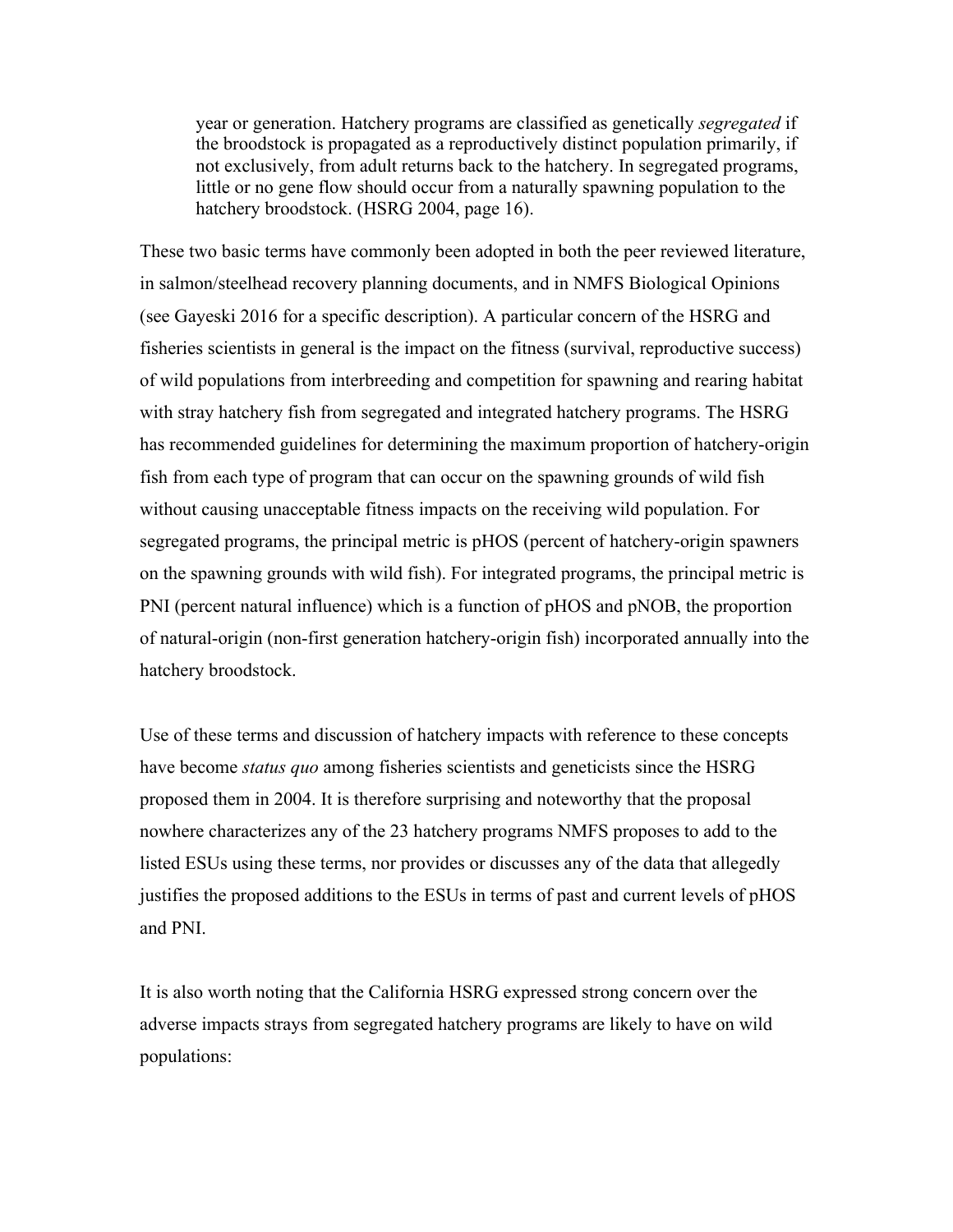The California HSRG believes that for a program to be truly segregated, returning hatchery origin adults must not breed in naturally-spawning populations, and thus must be completely isolated reproductively from these populations. In a truly segregated program, neither domestication selection nor phenotypic divergence of a hatchery population from a natural population would pose any risk to natural populations through interbreeding, although ecological and disease risks from the hatchery program might still exist. We emphasize that for a program to be truly segregated, the proportion of hatchery origin spawners on a natural spawning ground, pHOS, *must be equal to zero* (emphasis added*)*. To meet this criterion, hatchery fish must, at a minimum, be released at a location and in such a way as to foster reliable homing, although this tactic will not result in 100% fidelity to the release site (a low stray rate is expected and is "natural"). Thus, when hatchery fish return to spawn, (a) it must be to locations that are free of naturally spawning fish or (b) they must be behaviorally and/or physiologically isolated reproductively from naturally spawning fish. It is theoretically possible that returning hatchery origin adults could be entirely removed from natural spawning grounds through the use of mechanical methods (e.g., segregation weirs). In practice this mechanism is not always an option and, when an option, is never completely efficient. *We note that numerous Columbia River hatchery programs have been designated as segregated, but have not achieved the criterion of pHOS equal to zero* (emphasis added). In addition, when hatchery origin fish from highly segregated programs breed in natural populations, the potential reduction in fitness of the natural population is greater than that from hatchery origin fish from an integrated program. Therefore, the California HSRG asserts that a truly segregated anadromous fish hatchery program is not possible in California, and we are therefore generally unsupportive of the concept (California HSRG 2012, chapter 2, Section 2.2, page 24)

Several of the hatchery programs that NMFS proposes to add to currently listed ESUs are (or appear to be) segregated programs and thus are subject to the concerns and associated recommendations of the California HSRG.

Finally, the proposed rule includes no information whatsoever on the threat that hatchery fish pose to wild fish. When NMFS has in the past defended its emphasis on wild fish populations for species recovery, a federal court in California found that "the underlying science regarding the impact of hatchery fish on natural populations and the conclusions reached by NMFS based on that science are entirely undisputed." *Cal. State Grange v. NMFS*, 620 F. Supp. 2d 1111, 1158 (E.D. Cal. 2008). The court recited the "undisputed" facts that "[h]atchery fish are less fit for survival in the wild than genetically similar wild fish," that "[h]atchery releases have a significant negative effect on the productivity of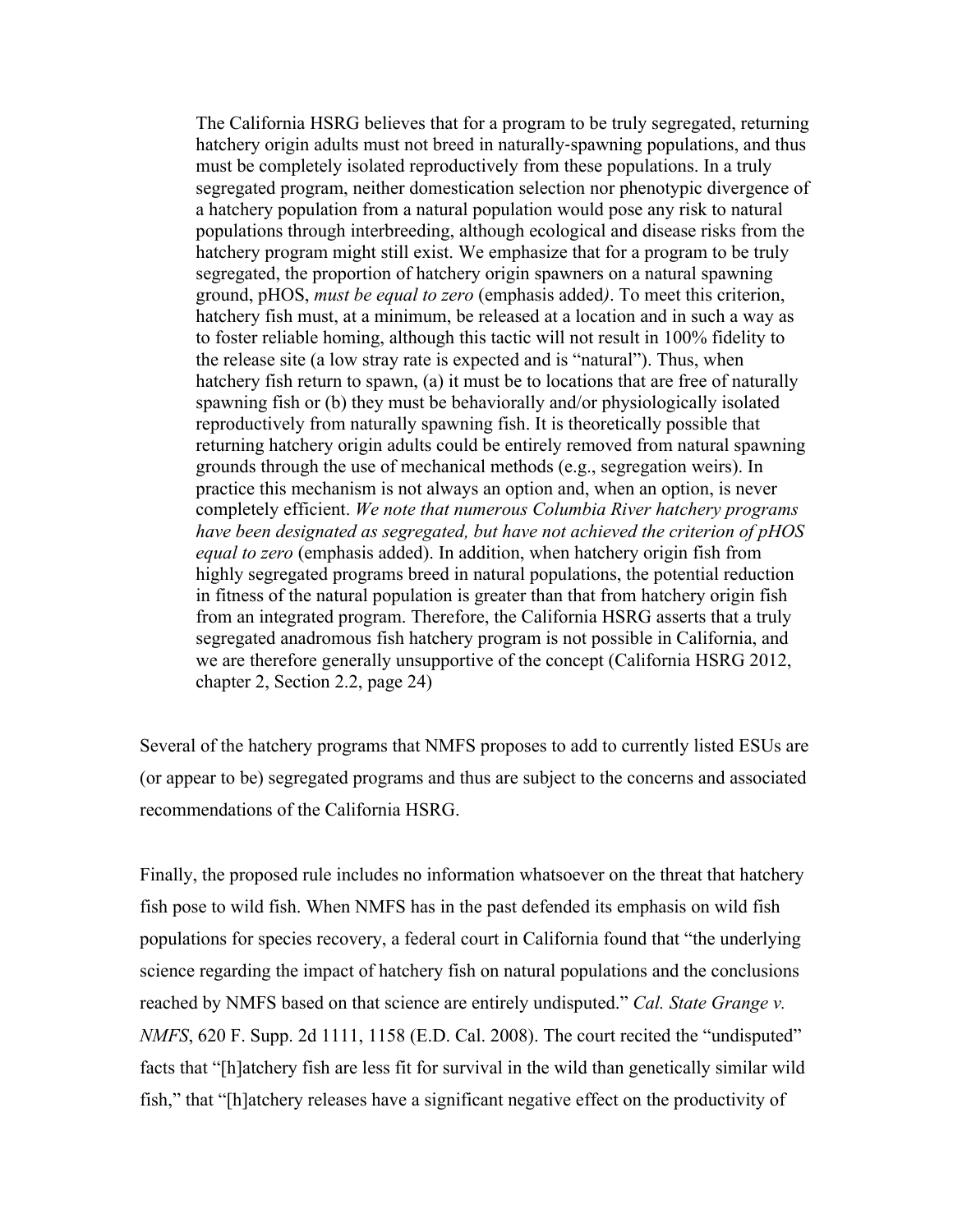wild populations," that "[i]t is a fact that no one has ever used a salmon hatchery to restore a depressed wild population to the point where it is self-sustaining," and "there is little or no evidence that hatcheries have been effective over the long term at assisting in the recovery of wild populations." *Id*. The Hatchery Listing Policy encourages NMFS to evaluate whether inclusion of hatchery populations in an ESU presents risks or threats to the ESU's wild populations. 70 Fed. Reg. 37,204, 37,208 (June 28, 2005). Yet, despite its own listing policy, and its own position that it is undisputed that hatchery fish pose risks to natural populations, the proposed rule includes no discussion of these risks and threats whatsoever.

#### Specific failings of the proposal and concerns arising therefrom.

The Summary to the FR Notice states that the "proposed changes were informed by our recently completed 5-year reviews under ESA" (p. 72759). But no explanation is provided to clarify how precisely the recent reviews "inform" the proposed actions. No quantitative data or related analyses are provided to justify the bald assertions that specific hatchery programs and populations warrant inclusion in the listed ESUs proposed. The FR notice goes on to state "As part of the 5-year review, we reviewed the classification of all West Coast salmonid hatchery programs, taking into consideration the origin for each hatchery stock, the location of release of hatchery fish, and the degree of known or inferred genetic divergence between the hatchery stock and the local natural population(s). We used criteria in NMFS' Policy on the Consideration of Hatchery-Origin Fish in Endangered Species Act Listing Determinations for Pacific Salmon and Steelhead (''Hatchery Listing Policy'') (70 FR 37204, June 28, 2005) to guide our review."

The Hatchery Listing Policy states that hatchery stocks will be considered part of an ESU/DPS if they exhibit a level of genetic divergence relative to the local natural population(s) that is not more than what occurs within the ESU/DPS" (72760). NMFS refers to this level of genetic divergence between a hatchery and local natural population as a 'moderate" level of divergence (e.g., Jones 2015, Table 1). However, NMFS fails to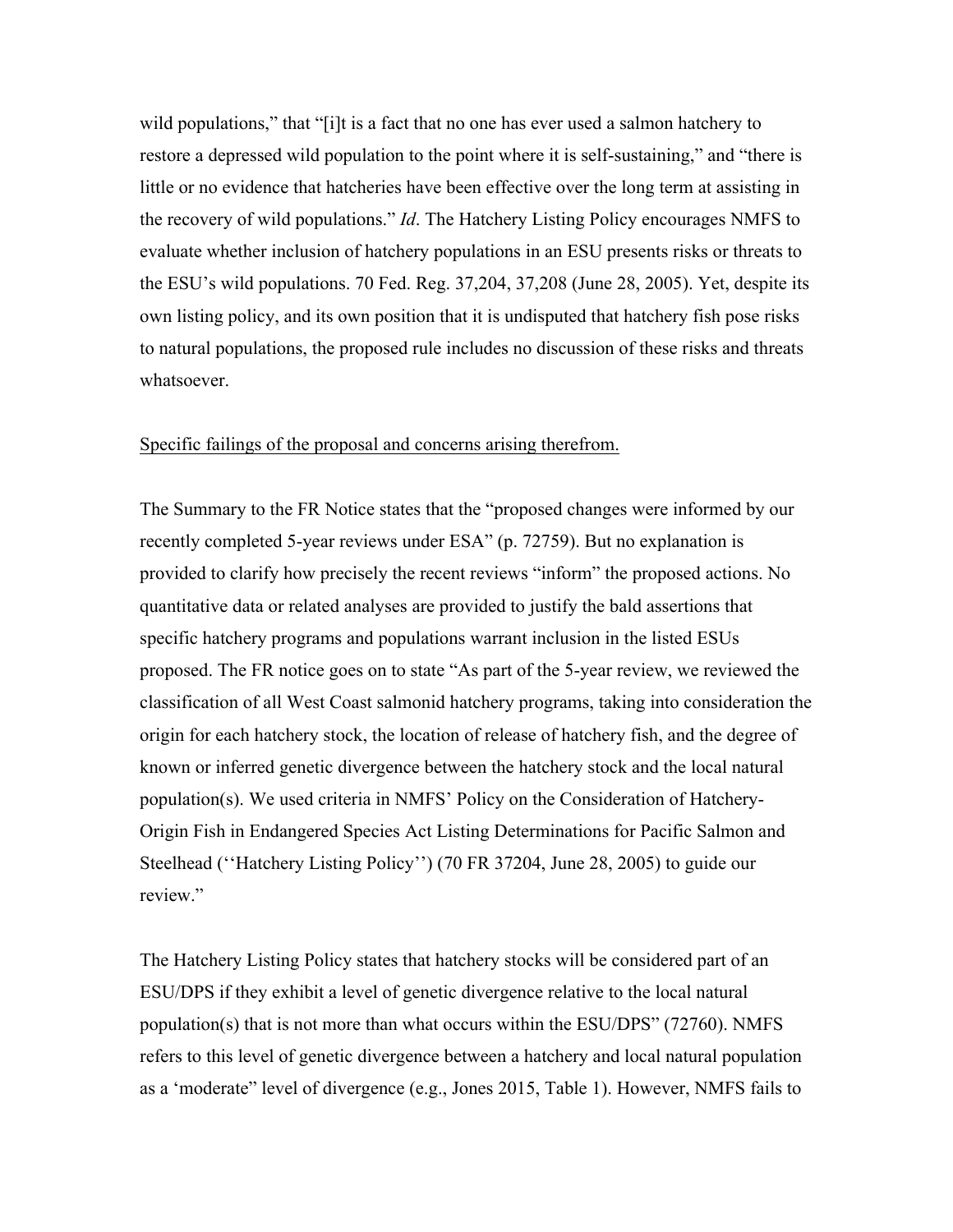provide or even discuss any objective, measurable biologically relevant criteria and methods for determining whether or not any hatchery population is "no more than moderately diverged" from the natural spawning, wild, populations in a listed ESU or DPS. Nowhere in the Listing Policy, the current proposal, or any of the publically available documentation referred to in the current proposal (e.g., Jones 2015) does NMFS cite any specific genetic data and associated standardized statistical procedures that are to be employed for the purpose of determining the genetic relationship between hatchery populations and wild populations within an ESU/DPS.

This failure to provide objective criteria inevitably leads to descriptions of the relationship of specific hatchery programs and populations to listed wild populations that are subjective, or otherwise arbitrary and capricious. As noted above, the Court in *Native Fish Society* specifically held that the failure to define what "moderately divergent" meant in the context of NMFS's argument that hatchery fish were no more than moderately divergent from wild fish rendered NMFS's biological opinion arbitrary and capricious. *Native Fish Soc'y*, 992 F. Supp. 2d at 1113.

To illustrate the potential inconsistencies that may arise as a result of the failure to provide clear, objective criteria for determining whether or not a hatchery population is "no more than moderately diverged" from a local wild population within an ESU, we calculated common genetic divergence metrics Fst/Gst for five ESA-listed Puget Sound wild steelhead populations and two unlisted segregated hatchery programs derived from the Chambers Creek hatchery stock, one formerly operating within the Puget Sound steelhead DPS (the Lower Elwha-Klallam (LEKT) program) and one currently operating outside the DPS in the unlisted Olympic Peninsula steelhead DPS (the Bogachiel Hatchery). The results for Gst using Nei and Chesser's correction for calculating HT and HS as recommended by Meirmans and Hedrick (2011) and calculated using GenAlEX 6.501 (Peakall & Smouse 2012) are presented in Table 1. The data were calculated using a standardized set of 13 microsatellite loci used by NMFS for characterizing Pacific northwest steelhead populations. Data were from a data file obtained from Dr. Gary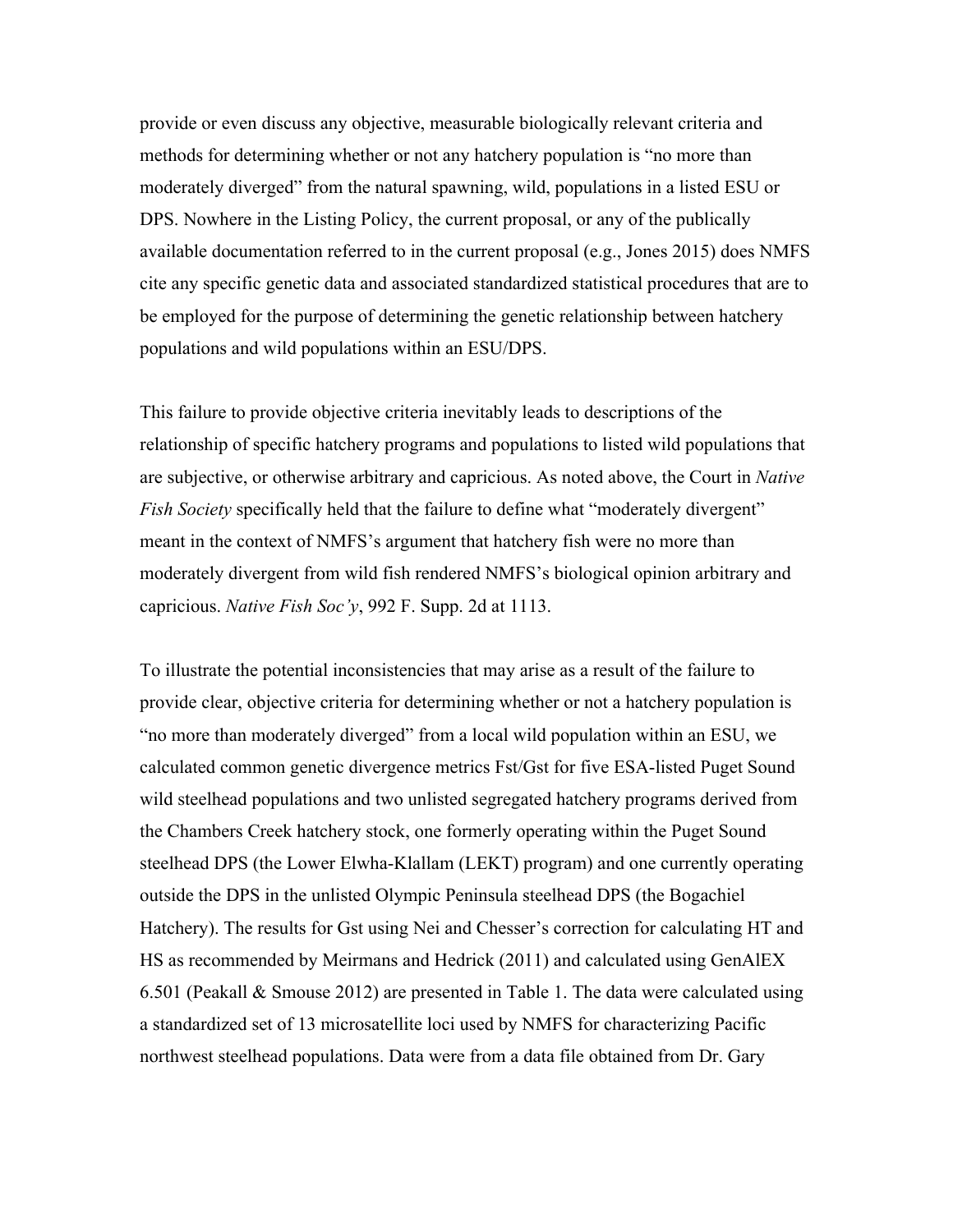Winans of NMFS' Northwest Fisheries Science Center, labeled "Total13loc\_march2013\_short\_woHohH\_wo by11".

We calculated Gst (Nei-Chesser) for samples from five ESA-listed steelhead populations within the Puget Sound DPS and the two hatchery steelhead populations. There are several variations of the gene diversity metric Gst and the common fixation index, Fst on which it is based (see, Meirmans & Hedrick 2011). However, regardless of which of several variants of the metric is employed the relative relationships between populations remains unchanged.

TABLE 1. Pairwise Gst values (below diagonal;) for five wild winter-run steelhead populations within the Puget Sound DPS. Statistical significance based on 999 permutations is shown above the diagonal. The hatchery populations are: LektH5 (Lower Elwha-Klallam Hatchery, brood year 2005), and Bogachiel Fish Hatchery. Both hatchery stocks are derived from the Puget Sound Chambers Creek hatchery stock.

| Traightly. Dom nateliery stocks are gerryed from the Fuger bound Chambers Creek nateliery stock. |           |            |          |       |        |             |                    |
|--------------------------------------------------------------------------------------------------|-----------|------------|----------|-------|--------|-------------|--------------------|
| LektH5                                                                                           | Dungeness | Dosewalips | Puvallup | Cedar | Samish | Bogachiel H |                    |
| 0.000                                                                                            | 0.001     | 0.001      | 0.001    | 0.001 | 0.001  | 0.001       | Lekt <sub>H5</sub> |
| 0.025                                                                                            | 0.000     | 0.001      | 0.001    | 0.001 | 0.001  | 0.001       | Dungeness          |
| 0.024                                                                                            | 0.009     | 0.000      | 0.001    | 0.001 | 0.001  | 0.001       | Dosewalips         |
| 0.042                                                                                            | 0.024     | 0.023      | 0.000    | 0.001 | 0.001  | 0.001       | Puvallup           |
| 0.042                                                                                            | 0.037     | 0.036      | 0.031    | 0.000 | 0.001  | 0.001       | Cedar              |
| 0.032                                                                                            | 0.013     | 0.018      | 0.032    | 0.043 | 0.000  | 0.001       | Samish             |
| 0.022                                                                                            | 0.019     | 0.020      | 0.030    | 0.046 | 0.025  | 0.000       | Bogachiel H        |

Values in bold show that the LEKT hatchery population is less diverged from the two Hood Canal wild populations (Dosewalips and Dungeness) than those two populations are diverged from the wild populations in the Cedar and Samish rivers, as measured by the gene diversity measure Gst. Moreover, several pairs of wild populations are more diverged from one another than the two Hood Canal populations are diverged from the hatchery populations. The Chambers Creek (aka "Early Winter") steelhead hatchery stock (the source broodstock of the two hatchery populations) would appear to be no more than "moderately diverged" from wild Puget Sound steelhead, taking into account that no objective criteria for level of divergence is specified by NMFS in any of the relevant documents referred to above; in fact, one might make the case that the Chambers Creek hatchery stock is no more than "minimally diverged". Consequently, this hatchery stock and hatchery programs in Puget Sound that use this stock would appear to be in either category 2b or 1b as defined in Table 1 of Jones 2015. Yet, NMFS excluded from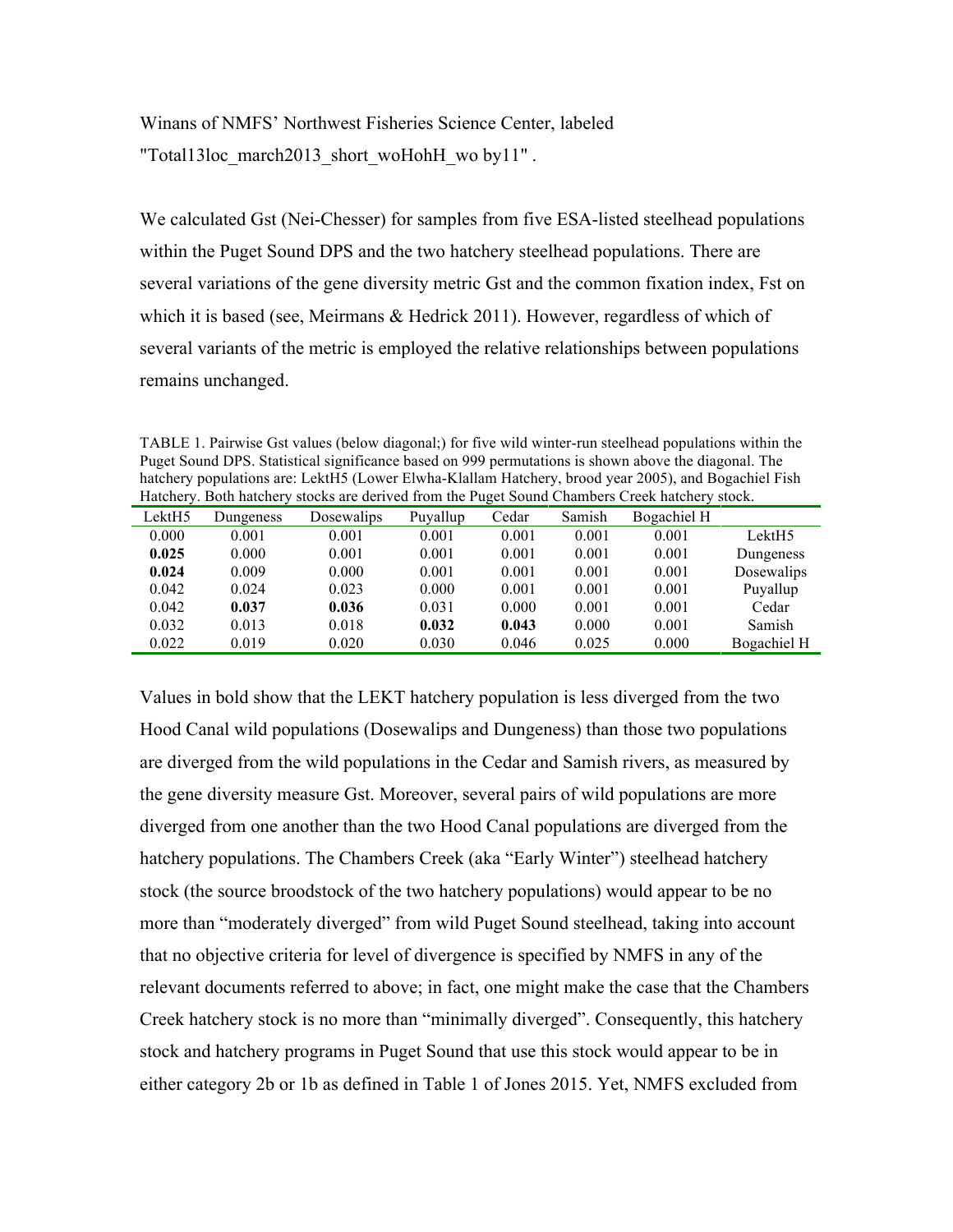the threatened Puget Sound steelhead DPS this hatchery stock and all hatchery program in the Puget Sound DPS that employ this stock (see, for example, Pess et al. 2010).

The point of this table is to show that a hatchery population whose brood stock is derived from a wild (and now extinct) steelhead population from within the Puget Sound DPS but functions as a segregated program and that NMFS correctly excluded from the DPS due to its high degree of domestication and the threat that such domesticated hatchery stocks pose to wild populations (see, e.g., Pess, Myers, and Hard 2010) could be considered "no more than moderately diverged" from wild populations within an ESU due to past and ongoing gene flow as measured by common metrics of genetic divergence or distance. Absent biologically credible, measurable criteria for determining divergence, decisions to either include or exclude hatchery populations from ESA-listed ESU will be arbitrary and inconsistent across species, ESUs and DPSs.

#### Tule Fall Chinook salmon hatchery programs in the Lower Columbia River (LCR) ESU.

Of particular concern among the 23 hatchery populations NMFS has proposed to add to listed ESUs are the several Tule Fall Chinook programs in the Lower Columbia River (LCR) ESU: Deep River Net Pens-Washougal Program, Klaskanine Hatchery Program, Bonneville Hatchery Program, and Cathlamet Channel Net Pens Program (FR Notice p. 72761; Jones 2015, Table 3). Like the Puget Sound Chambers Creek steelhead hatchery programs, the broodstocks for these four programs were founded from local wild populations within the ESU (in this case from Tule Fall Chinook populations within the LCR ESU). Yet, all four are segregated harvest subsidization programs serving no conservation purpose<sup>1</sup>. High stray rates from these and other Tule Fall Chinook harvest subsidization programs throughout the LCR (pHOS levels significantly greater than those recommended by the HSRG) have been identified by the HSRG in its 2009 Columbia Review and echoed by NMFS in the final LCR Salmon and Steelhead Recovery Plan and in the 2015 Five-year Status Review Update that the proposal cites as justification for the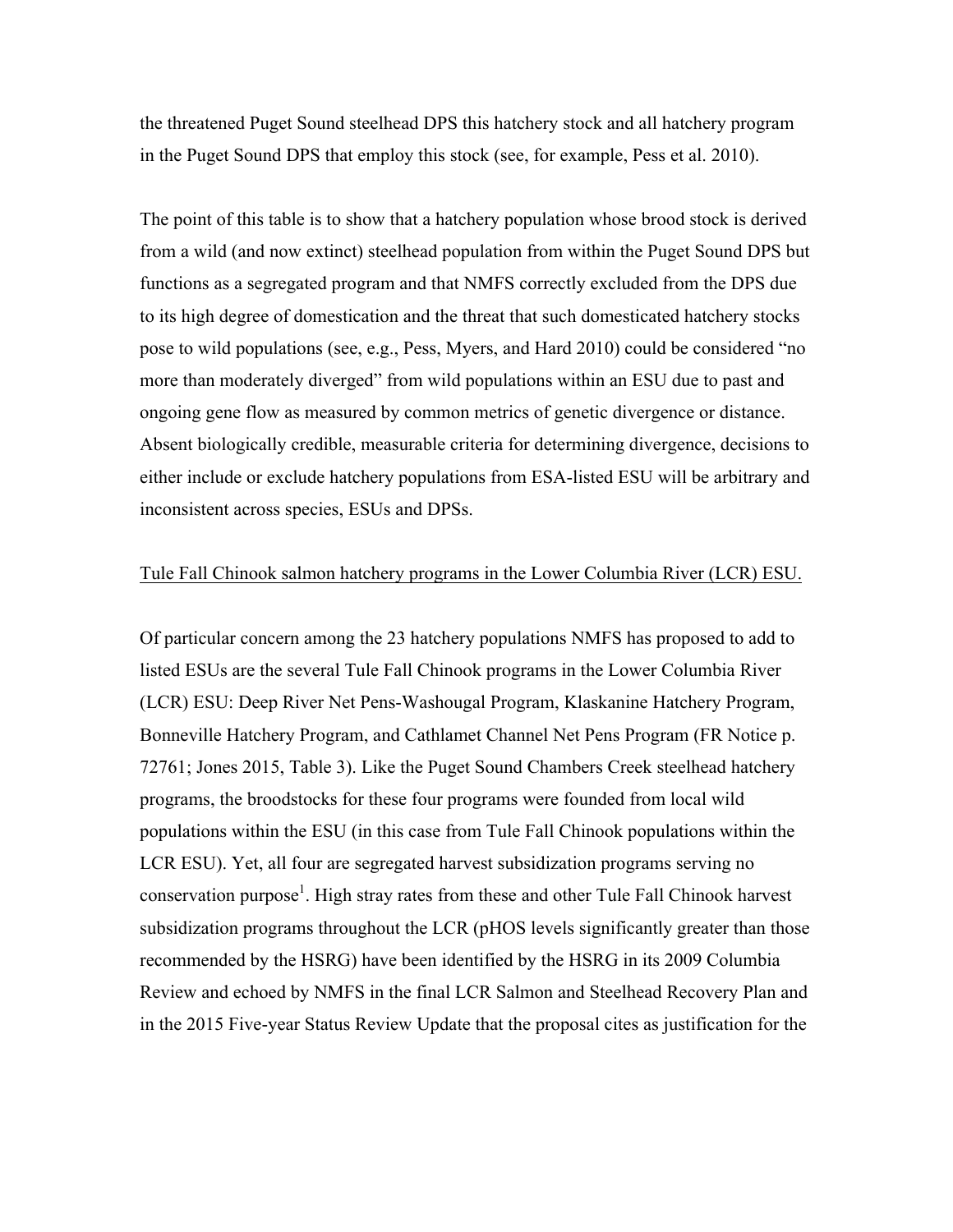proposed inclusions of these programs (see Gayeski 2016 for further details and discussion of these stray rates).

The LCR Chinook Recovery Plan (Plan) divides the ESU into three strata: the Gorge, Cascade, and Coast. Due to concerns about the low number of independent populations that may exist in the Gorge stratum, the Plan requires that a total of nine populations in each of the Coast and Cascade strata attain "high" or "very high" probability of recovery in order for the entire ESU to be considered recovered and, hence, de-listed. Most of the listed wild populations in the Coast strata are small to medium size rivers draining directly into the Columbia River. All are affected by high past and/or current stray rates from segregated hatchery programs, including those proposed to be added to the ESU (see Gayeski 2016, Table 2). The high past and ongoing stray rates from these programs will alone result in the fish from these programs appearing to be "no more than moderately diverged" from wild populations when measured at the standard neutral genetic markers (microsatellites and SNPs) currently used to measure gene flow and genetic divergence between populations. In other words, absent biologically credible measurable criteria for determining similarity of populations in terms relevant to population fitness in the wild and evolutionary legacy of the ESU, the vague "criteria" of "no more than moderately diverged" will reward hatchery programs like the Tule Fall Chinook programs in the LCR with inclusion in the (currently) ESA-listed ESUs, while the listed wild populations themselves incur further reductions in their fitness and ability to recovery as a result of genetic introgression from these very same hatchery strays. (see Luikart 2016 and HSRG 2015, esp. Table 3, page 19 for discussion of some of these effects).

In addition to direct and indirect effects of hatchery straying and genetic introgression on the fitness of affected ESA-listed wild populations, past and current high levels of gene flow from hatchery populations to wild populations within ESUs/DPSs have and will continue to reduce the spatial diversity and resilience of entire ESUs/DPSs by

<u>.</u>

 $<sup>1</sup>$  Although the hatchery programs that serve as sources for the Cathlamet channel and Deep River Net Pen</sup> programs are described as 'integrated-harvest' programs (HSRG 2009, Appendix E), the net pen programs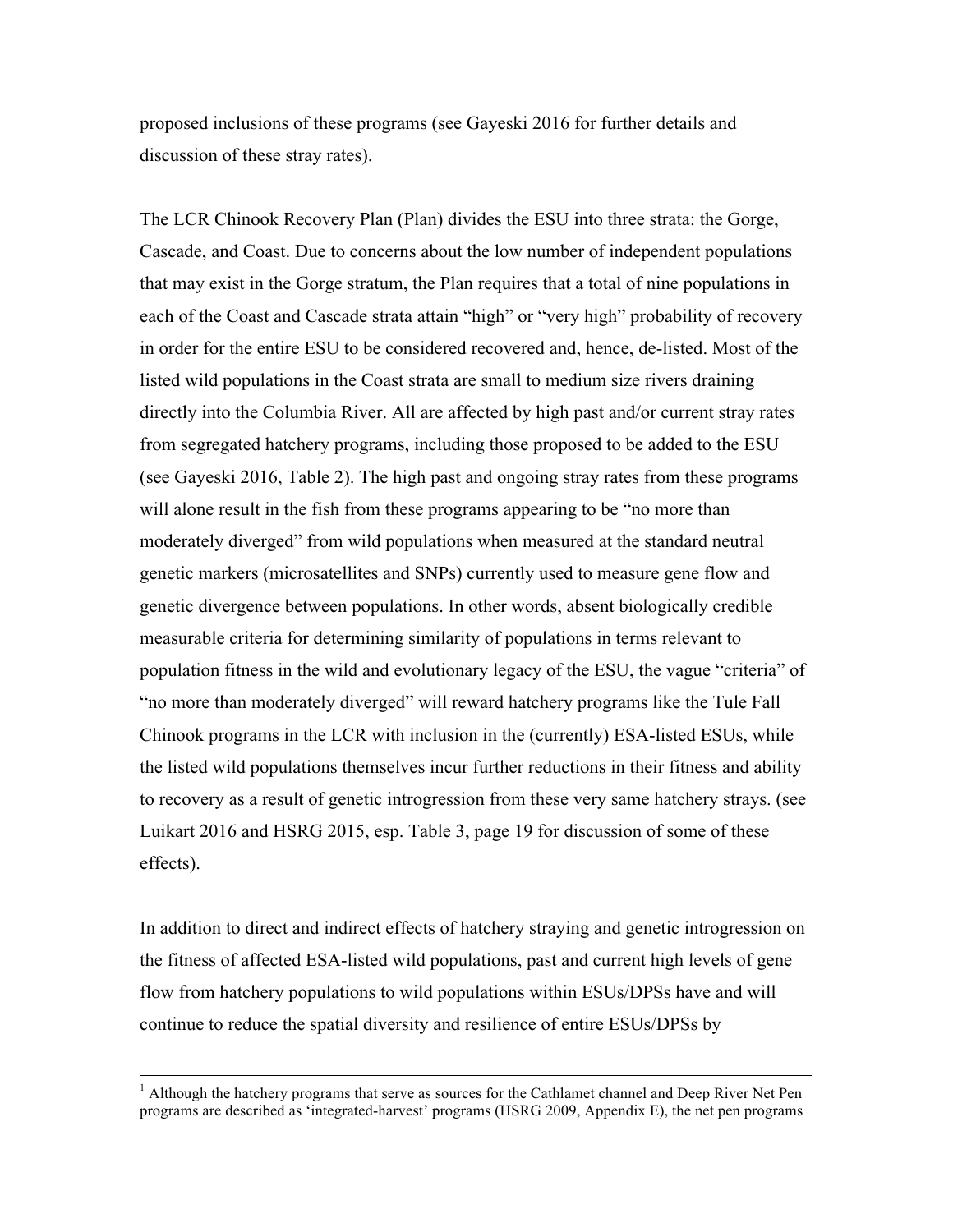synchronizing their dynamics. This will defeat the very purpose of recovering a number of independent populations spread throughout an ESU, each likely subject to different ranges and kinds of environmental variability and habitat heterogeneity that result in a resilient portfolio of independent populations (see e.g., Hilborn et al 2003, Moore et al. 2010, Schindler et al. 2010). Recent work on Central Valley (California) Fall Chinook salmon has shown that high stray rates from segregated hatchery programs weaken the portfolio effect by synchronizing the dynamics of introgressed wild populations, while also masking the productivity and status of the affected wild populations (Williamson and May 2005, Carlson and Satterwaite 2011, Johnson et al. 2012, Satterwaite and Carlson 2015).

#### Future consequences of the proposal.

In light of these considerations, it would appear that the proposed additions of hatchery programs to current ESA-listed ESUs and DPSs raises the prospect of perpetually adding to listed ESUs and DPSs hatchery programs that have genetically introgressed listed wild populations sufficiently to establish genetic "similarity" to wild populations when measured at a small number of (as-yet unspecified) neutral genetic markers. Not only will this reward poor hatchery management practices that result in high stray rates and pHOS levels that pose threats to the fitness and recovery potential of listed wild populations, at some point the number of hatchery programs that are members of an ESU will affect the listing status of the ESU. If not, NMFS will have put itself in the uncomfortable position of having large ESA-listed segregated hatchery populations that it considers positively harmful to the survival and recovery of the wild component of the ESU.

## Concerns about the legal validity of the proposed action.

-

*The proposed rule does not comply with the requirements of ESA § 4* 

themselves function as segregated programs, and in any case serve no conservation purpose.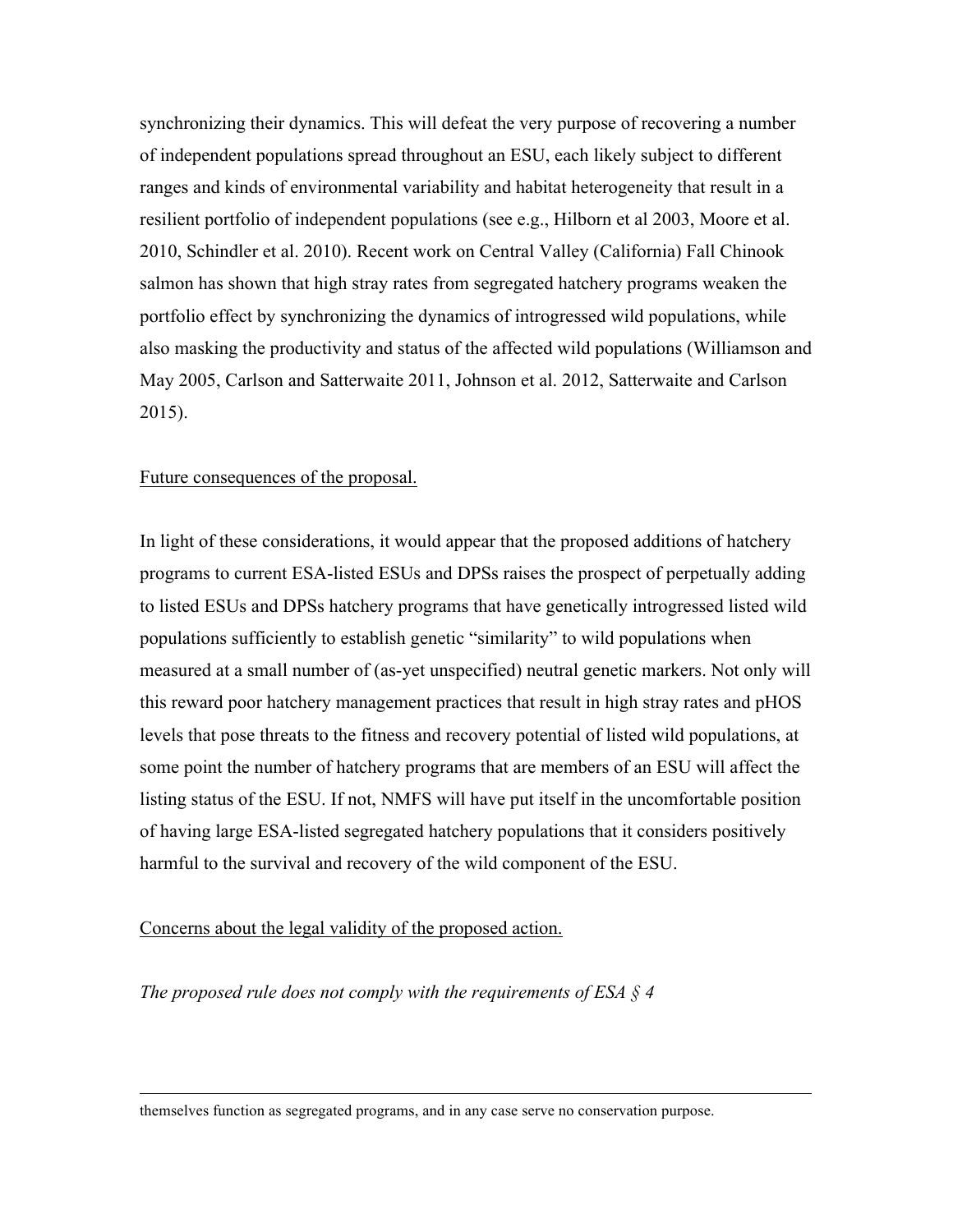NMFS's authority to revise its designations of listed species can only flow from ESA § 4. Section  $4(c)(1)$  and (2) specify that NMFS "shall from time to time revise each list [of species determined to be endangered or threatened] to reflect recent determinations, designations, and revisions made in accordance with subsections (a) and (b)" and that it shall make determinations following status reviews "in accordance with the provisions of subsections (a) and (b)." In its proposed rule, NMFS proposes to redefine the species that are listed by adding nearly two dozen hatchery programs, in effect making new determinations that a newly-defined species will appear in the lists of threatened and endangered species in the Code of Federal Regulations. However, to do so legally, NMFS must do so in accordance with the provision of subsections (a) and (b), which requires NMFS to first consider five factors as well as the best scientific and commercial data available.

No analysis of the five factors in ESA  $\S$  4(a)(1) is included in the proposed rule, despite the well-documented risks and threats that hatchery programs pose to wild populations and the resulting potential for harm to the species as a whole in terms of its survival and recovery. Likewise, only bare assertions of genetic similarity appear in the single document NMFS has circulated to the public to justify its proposed rule, without any consideration of the best available scientific data available related to hatchery-wild fish interactions and the risks they pose to the long-term recovery of the listed species. Although NMFS asserts that it does not need to comply with these provisions, its proposed rule cites no statutory or regulatory authority for redefining listed species without compliance with subsections (a) and (b) of ESA § 4. Because its only possible statutory authority for NMFS's proposed action lies in subsection (a) or (c) of ESA § 4, both of which require that NMFS's decisions to be made "in accordance with the provisions of subsections (a) and (b)," NMFS will be in violation of ESA § 4 if it finalizes the proposed rule without complying with those subsections, and any decision to adopt a final rule without considering the best available scientific data and including meaningful, objective criteria for making its decision will be arbitrary and capricious.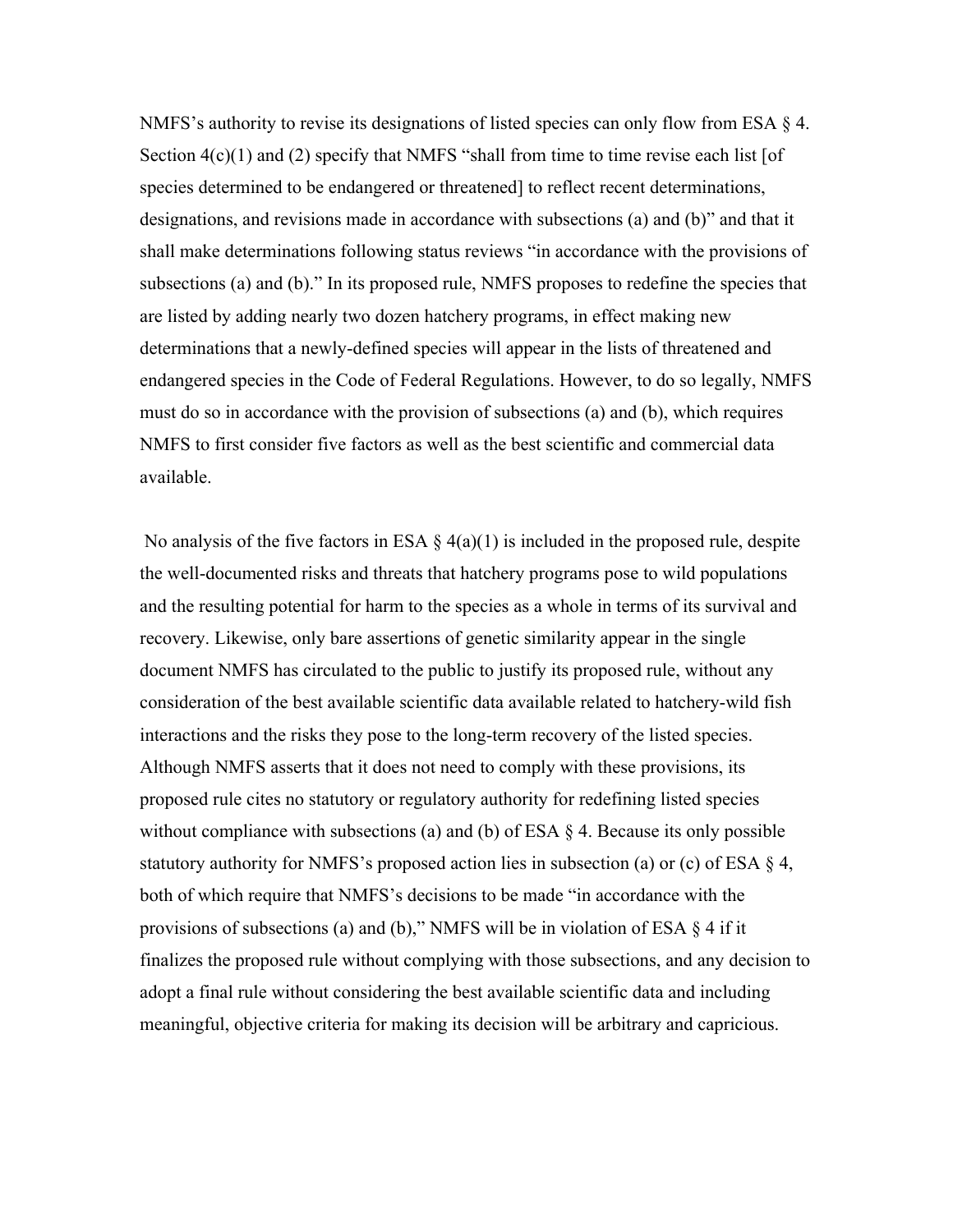As described above, NMFS also has not complied with the requirements of its hatchery Listing Policy to identify potential risks and threats that inclusion of these additional hatchery programs would cause to listed species and especially to their wild populations. NMFS also has not provided meaningful scientific standards or scientific evidence by which to make a decision whether to redefine the species to include the 23 hatchery programs, or evaluated the factors listed in the Listing Policy—particularly whether the programs proposed for inclusion are "managed without adequate consideration of [their] conservation effects" and whether there will be adequate long-term monitoring and evaluation of these programs—in violation of its Listing Policy and the ESA.

#### *NMFS must engage in consultation under ESA § 7(a)(2)*

ESA § 7(a)(2) requires a federal agency to "insure that any action authorized, funded, or carried out" by the agency "is not likely to jeopardize the continued existence of any endangered species or threatened species or result in the destruction or adverse modification of habitat of such species." ESA  $\S$  7(b) requires a federal agency to complete formal consultation if the agency determines that any action on its part "may affect" any listed species or critical habitat. Consultation under ESA  $\S$  7 is required when the effects of a proposed regulation may affect a listed species. *W. Watersheds Project v. Kraayenbrink*, 632 F.3d 472, 496 (9th Cir. 2010).

NMFS has the primary obligation under the ESA to protect listed species and to ensure their recovery to the point that they can be self-sustaining in the wild. The addition of the 23 hatchery programs and redefinition of the species listed is likely to adversely affect the species by suppressing and risking harm to the wild populations of those species, which will retard or prevent the recovery of the species to the point that they could be removed from the endangered or threatened species lists. Because of the likely adverse effects of the hatchery programs on the wild populations among the listed species, and because of the likely harm to efforts to recover the species as required by the ESA, NMFS must engage in formal consultation and issue a Biological Opinion to determine whether the addition of 23 hatchery programs to the redefined lists of species is likely to jeopardize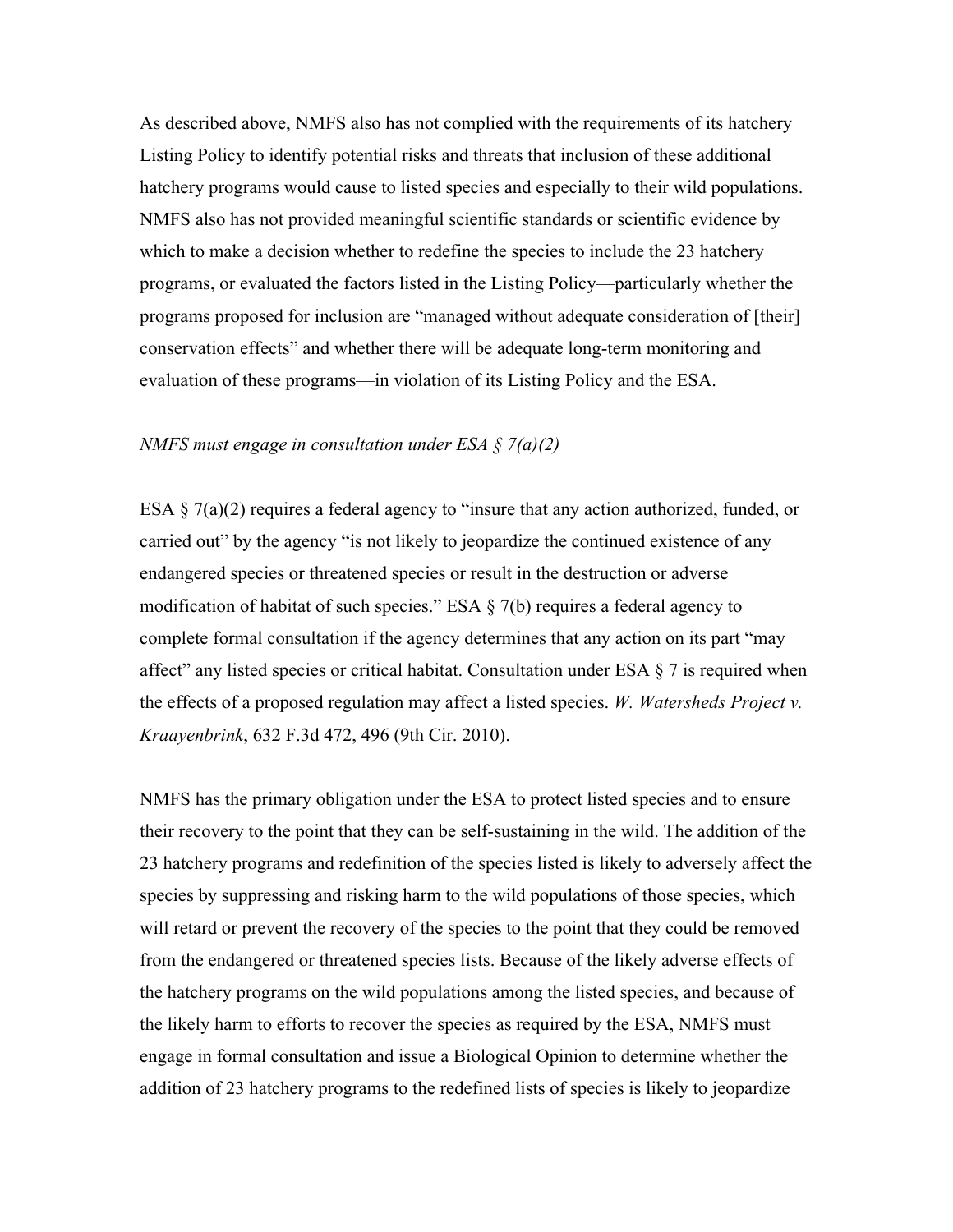the continued existence of those species, and other listed salmonid species that are affected by these 23 hatchery programs, or destroy or adversely modify their designated critical habitat.

*NMFS must prepare an EIS before adding potentially harmful hatchery populations to the ESUs and DPSs* 

NEPA requires federal agencies to prepare, consider, and approve an EIS for "any major federal action significantly affecting the quality of the human environment." 42 U.S.C.  $4332(2)(C)$ ; 40 C.F.R. § 1501.4(a)(1). An agency must prepare an EIS if "the agency's action *may* have a significant impact upon the environment." *Nat'l Parks & Conservation Ass'n. v. Babbitt*, 241 F.3d 722, 730 (9th Cir. 2001). "This is a low standard." *Klamath Siskiyou Wildlands Ctr. v. Boody*, 468 F.3d 549, 562 (9th Cir. 2006). In addition, NEPA § 102(2)(E) requires agencies to "study, develop, and describe appropriate alternatives to recommended courses of action in any proposal which involves unresolved conflicts concerning alternative uses of available resources."

The proposed action here, to add 23 hatcheries and redefine the species listed to which they purportedly belong, "may" have a significant impact to the environment by harming wild fish populations and retarding or preventing species affected by these 23 hatchery populations from recovering. And the lack of meaningful scientific standards in the proposed rule, as well as the scientific controversy regarding the inclusion of hatchery programs among listed species, mean that this proposed action reflects "unresolved conflicts" related to how federal agencies use their resources, including but not limited to federal funding of artificial propagation programs. Accordingly, NMFS must prepare an EIS before proceeding to finalize the proposed rule and provide *all* of the evidence it supposedly has to support its proposal to the public to allow for meaningful public comment.

### Conclusion and Recommendations.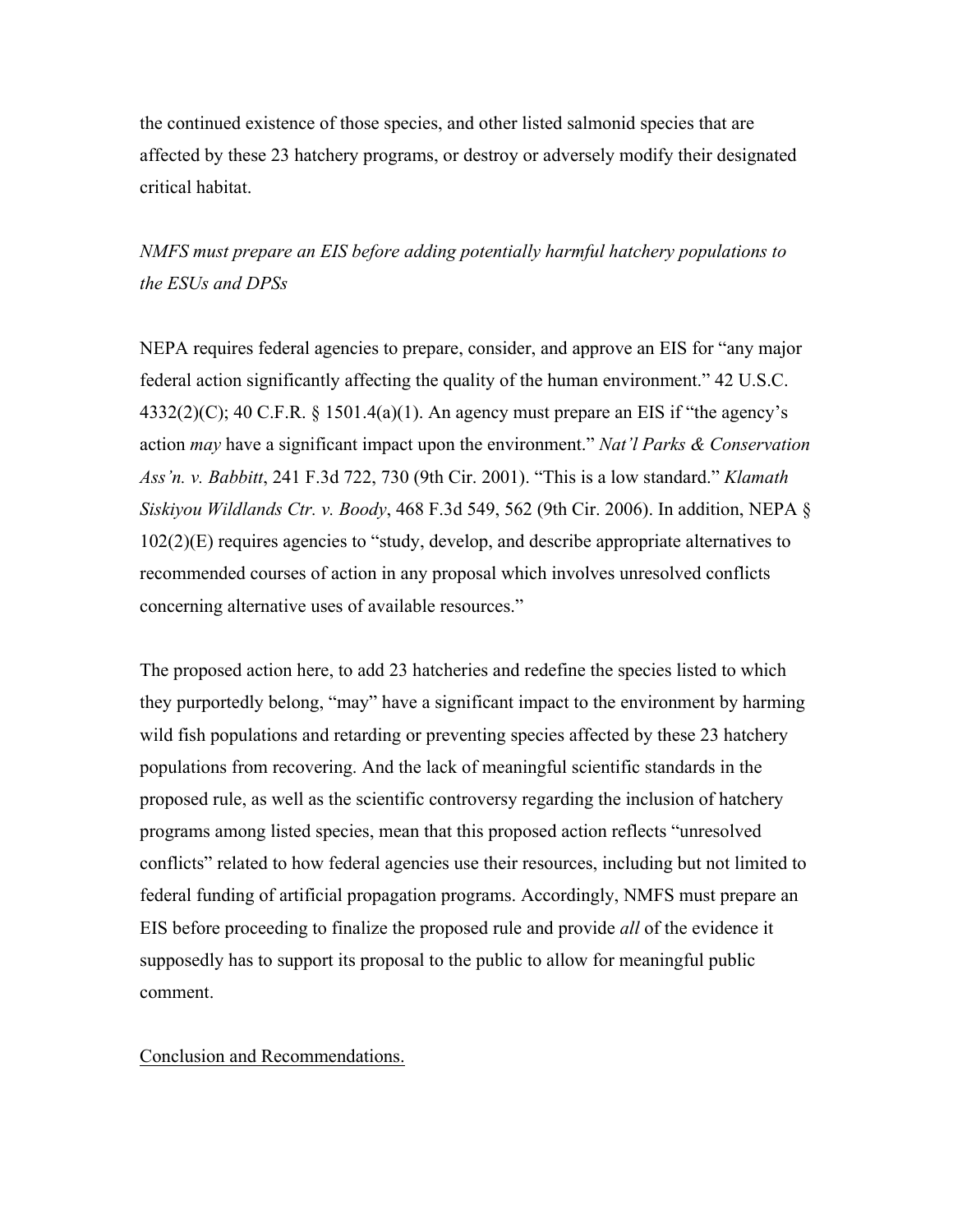The several conflicts and inconsistencies arising from the 2005 Listing Policy and reflected in the current proposal make it is necessary to re-consider the Listing Policy and the current proposal that is based on that Policy. We therefore recommend and request:

- A. NMFS postpone the proposal and produce a full EIS of the proposal together with proper alternatives analysis to provide the interested public with all of the evidence underlying the proposed rule to allow for meaningful public comment and democratic decisionmaking related to the proposal.
- B. NMFS re-issue its proposed rule including an evaluation of the five listing factors and best available science as required by ESA § 4 as well as making available to the public all of the evidence underlying the proposed rule to allow for meaningful public comment.
- C. NMFS prepare a Biological Opinion regarding whether the proposed regulation will jeopardize the continued existence of salmonid species affected by the 23 hatchery programs or destroy or modify their critical habitat.
- D. NMFS convene an advisory panel composed of a balance of scientists from NMFS' Northwest and Southwest Fisheries Science Centers and independent university scientists to:
	- evaluate the 2005 Hatchery Listing Policy and recommend revisions or alternatives for evaluating the relationship of the several kinds of hatchery programs recognized since 2005;
	- identify the appropriate scientific bases for determining the relationship of the various kinds of hatchery populations to the wild, naturally spawning populations that are the basis for identifying ESUs and DPSs and for determining their ESAlisting status;
	- recommend the appropriate genetic and other characteristics of wild salmonid populations that are necessary to consider and quantify in making listing decisions and, thereby, for determining whether or not any hatchery population warrants inclusion in an ESU or DPS; and,
	- recommend the appropriate genetic markers and associated statistical analyses to be employed in making determinations of the relationships between wild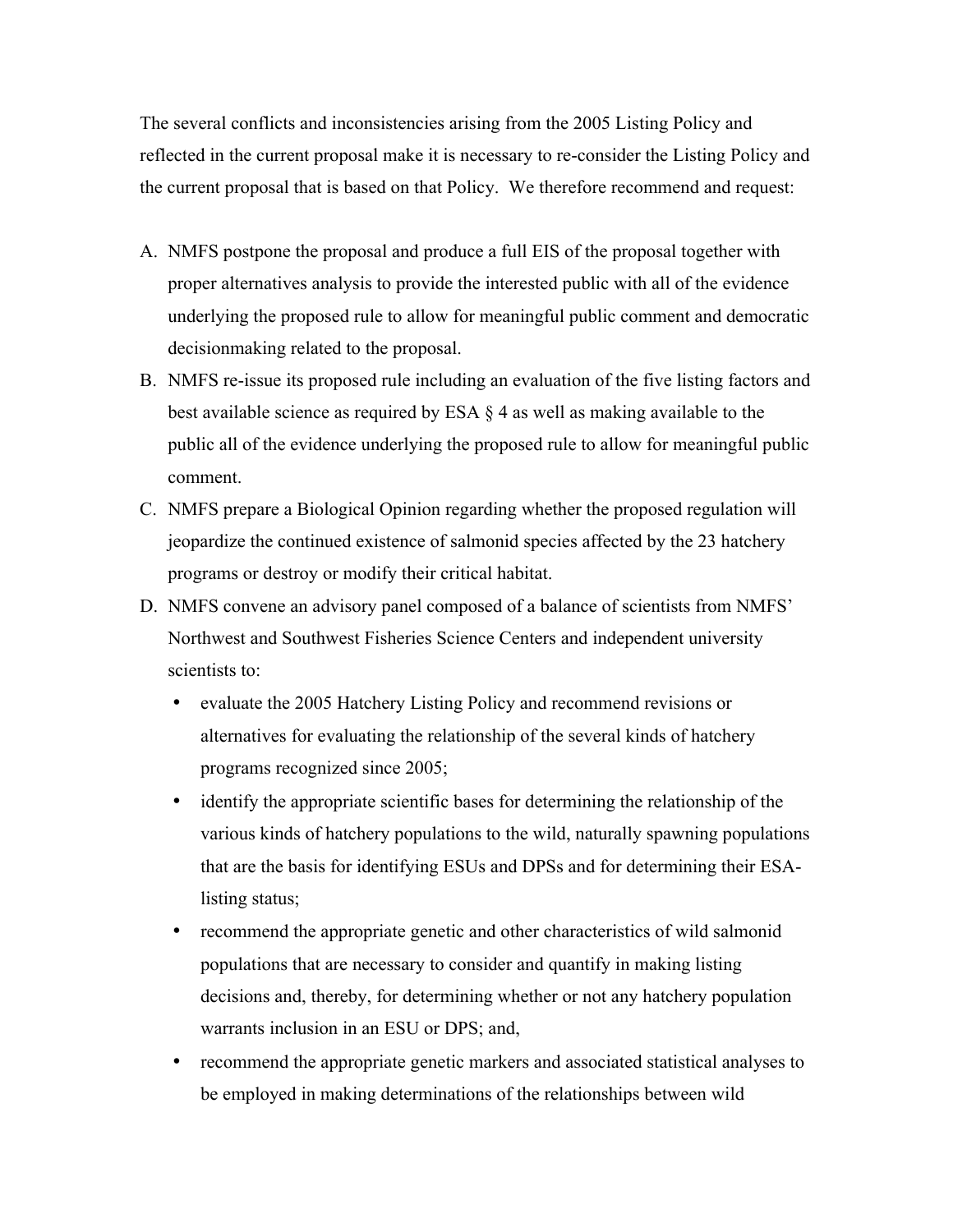populations within ESUs and DPSs and the relationship of hatchery populations within ESUs and DPSs to the component wild populations.

#### Literature Cited.

California HSRG. 2012. California Hatchery Scientific Review Group California Hatchery Review Report. Prepared for the US Fish and Wildlife Service and Pacific States Marine Fisheries Commission. June 2012. 100 pgs.

Carlson, S. M. and W. H. Satterwaite 2011. Weakened portfolio effect in a collapsed population complex. Canadian Journal of Fisheries and Aquatic Sciences 68: 1579-1589.

Gayeski, Nick J. 2016. Declaration Case No.: 3:16-CV-00553-MO, Wild Fish Conservancy v. National Marine Fisheries Service.

HSRG 2004. Hatchery Scientific Review Group (HSRG)–Lars Mobrand (chair), John Barr, Lee Blankenship, Don Campton, Trevor Evelyn, Tom Flagg, Conrad Mahnken, Robert Piper, Paul Seidel, Lisa Seeb and Bill Smoker. April 2004. *Hatchery Reform: Principles and Recommendations of the HSRG*. Long Live the Kings, 1305 Fourth Avenue, Suite 810, Seattle, WA 98101 (available from www.hatcheryreform.org.

HSRG 2005. Mobrand, L. E., John Barr, Lee Blankenship, Donald E. Campton, Trevor T. P. Evelyn, Tom A. Flagg, Conrad V. W. Mahnken, Lisa W. Seeb, Paul R. Seidel, William W. Smoker. Hatchery Reform in Washington State: Principles and Emerging Issues. Fisheries (30(6): 11-23.

HSRG 2009a. Report to Congress on Columbia River Basin hatchery reform.

HSRG 2009b.Columbia River hatchery Reform Systemwide Report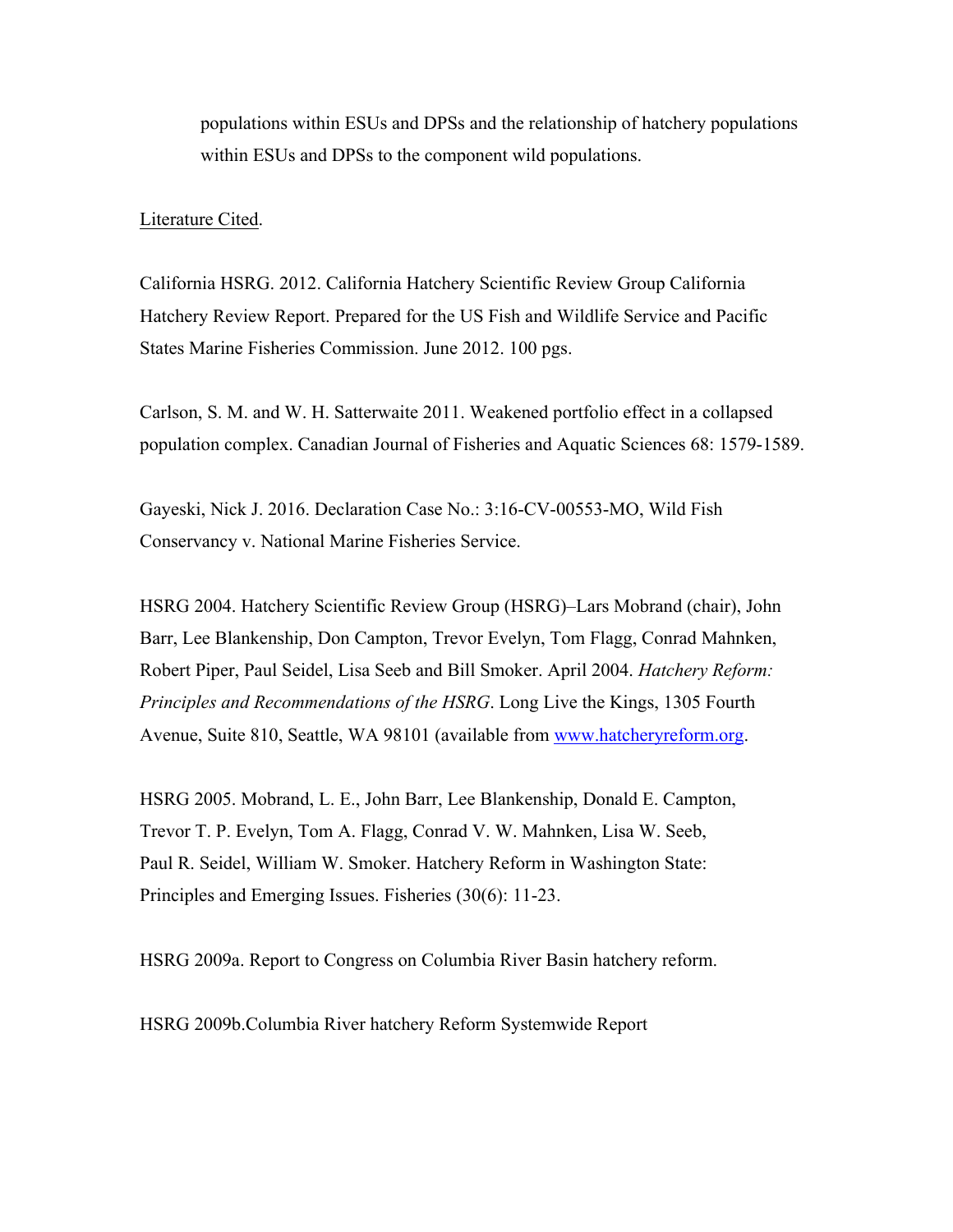HSRG 2015. The Science of Hatcheries: A report on the application of up-to-date science in the management of salmon and steelhead hatcheries in the Pacific Northwest. July  $2015.$ 

Hilborn, R., Quinn, T. P., Schindler, D. E.&Rogers, D. E. 2003. Biocomplexity and fisheries sustainability. Proc. Natl Acad. Sci. USA 100, 6564–6568.

Johnson , R. C., P. K. Weber, J. D. Wikert, M. L. Workman, R. B. MacFarlane, M. J. Grove, and A. K. Schmitt. 2012. Managed metapopulations: do salmon hatchery 'sources' lead to in-river 'sinks' in conservation? PlosOne 7(2).

Luikart, G. 2016. Declaration Case No.: 3:16-CV-00553-MO, Wild Fish Conservancy v. National Marine Fisheries Service.

Meirmans, P. G. and P. W. Hedrick 2011. Assessing population structure: FST and related measures Molecular Ecology 11: 5-18.

Moore, J. W., M. McClure, L. A. Rogers and D. E. Schindler. 2010. Synchronization and portfolio performance of threatened salmon. Conservation Letters 3: 340-348.

Peakall, R. and Smouse P.E. (2012) GenAlEx 6.5: genetic analysis in Excel. Population genetic software for teaching and research – an update. *Bioinformatics* 28, 2537-2539.

Pess, G., J. Myers, and J. Hard. 2010. Letter to Lower Elwha-Klallam Tribe, Letter of April 14, 2010 re: Chambers Creek hatchery winter steelhead in the Elwha River.

Saterwaitte, W. H. and S. M. Carlson 2015. Weakened portfolio effect strength in a hatchery-supplemented Chinook salmon population complex. Canadian Journal of Fisheries and Aquatic Sciences 75(12): 1860-1875.